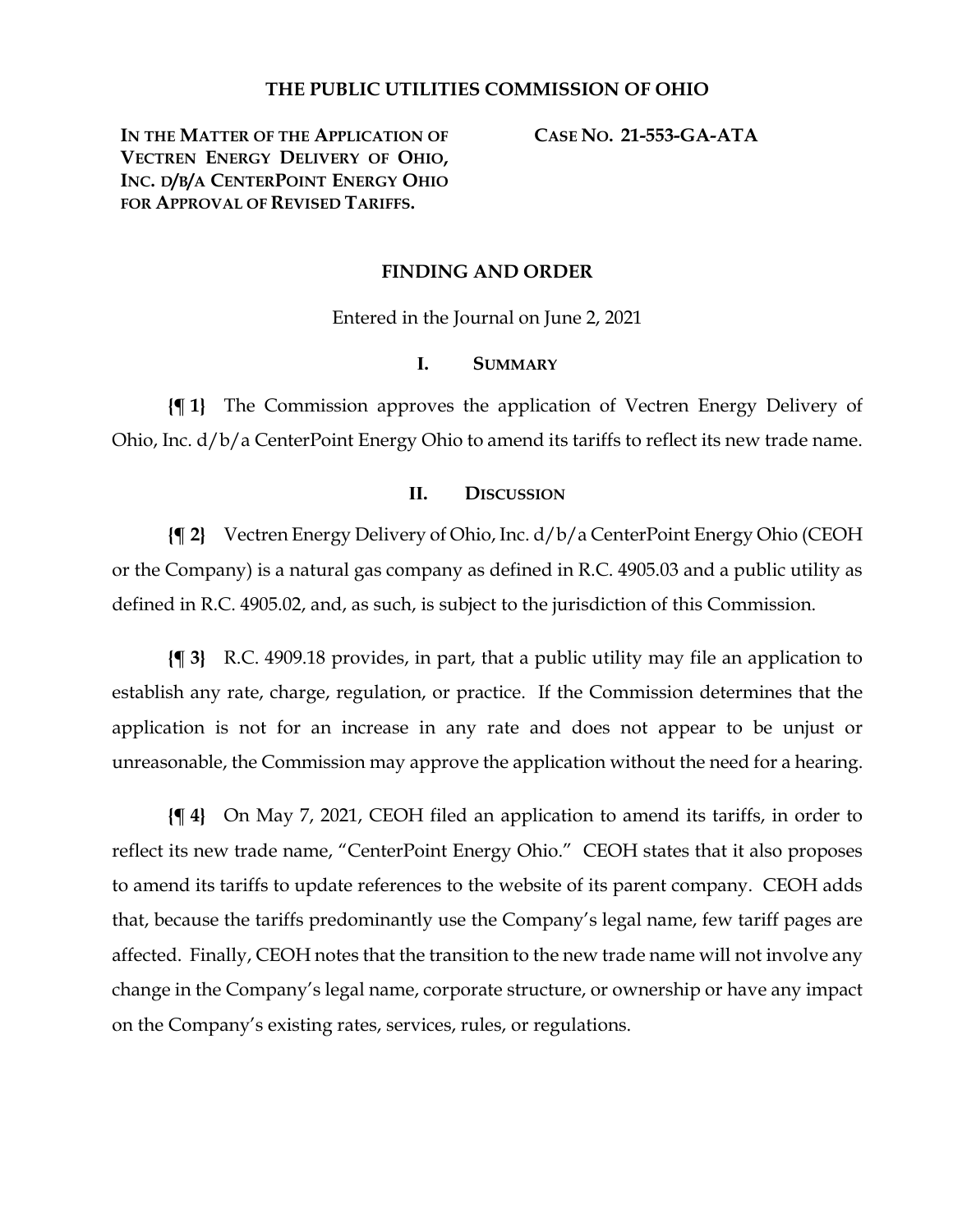**{¶ 5}** On May 13, 2021, Staff filed its review and recommendations in response to CEOH's application. Noting that the application will not result in any rate change, Staff recommends that it be approved.

**{¶ 6}** The Commission finds that CEOH's application to amend its tariffs does not appear to be unjust or unreasonable and that it should be approved. The Commission notes that no comments or motions to intervene were filed in response to the application. Finally, consistent with R.C. 4909.18, the Commission finds that no hearing is required in this case.

#### **III. ORDER**

**{¶ 7}** It is, therefore,

**{¶ 8}** ORDERED, That CEOH's application to amend its tariffs be approved. It is, further,

**{¶ 9}** ORDERED, That CEOH be authorized to file tariffs, in final form, consistent with this Finding and Order. CEOH shall file one copy in this case docket and one copy in its TRF docket. It is, further,

**{¶ 10}** ORDERED, That the effective date of the new tariffs shall be a date not earlier than the date upon which the final tariff pages are filed with the Commission. It is, further,

**{¶ 11}** ORDERED, That a copy of this Finding and Order be served upon all interested persons and parties of record.

COMMISSIONERS: *Approving:*  Jenifer French, Chair M. Beth Trombold Lawrence K. Friedeman Daniel R. Conway Dennis P. Deters

SJP/kck